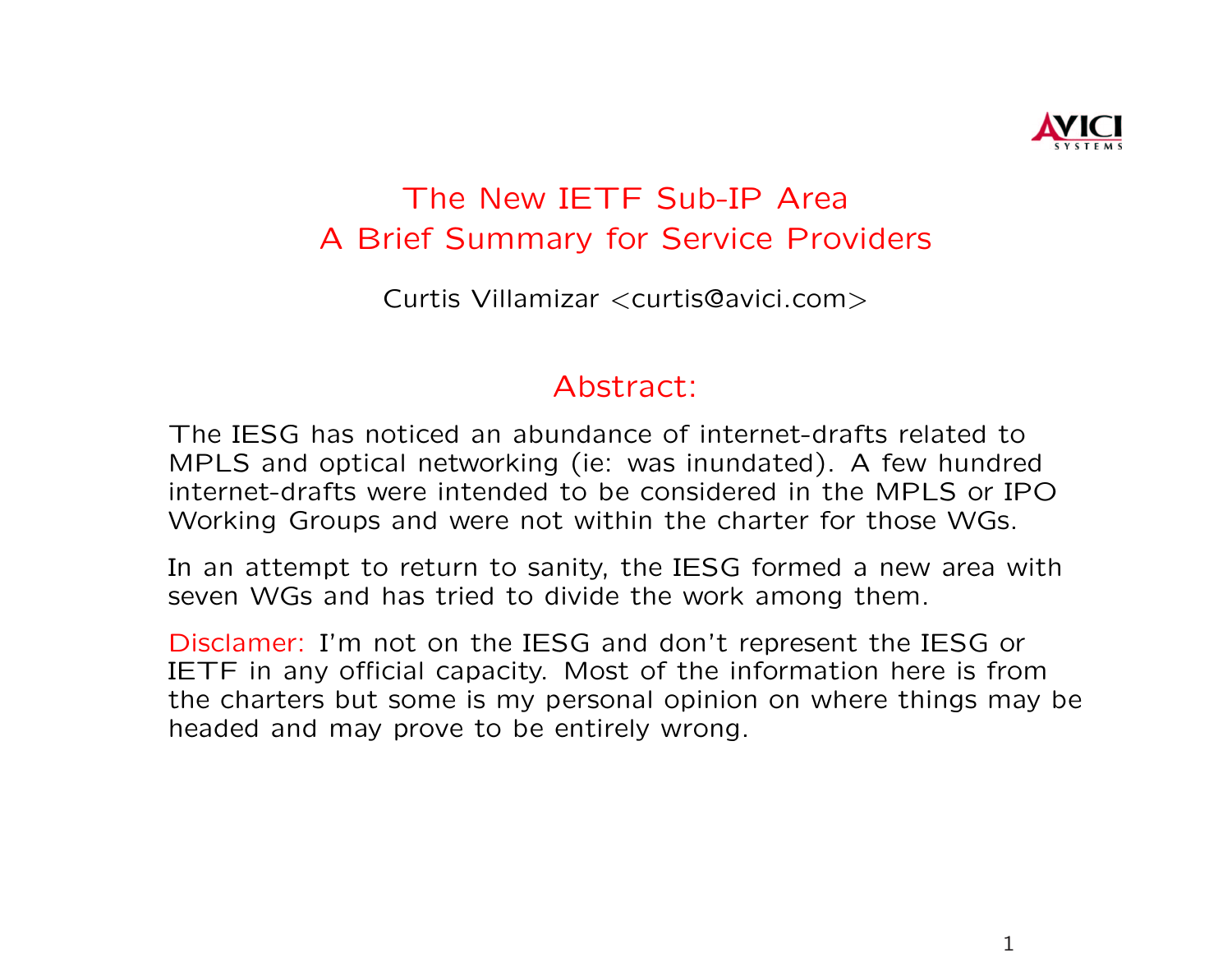

| The IETF Web Site |                               | http://www.ietf.org                                       |
|-------------------|-------------------------------|-----------------------------------------------------------|
|                   | <b>Working Group Charters</b> | http://www.ietf.org/html.charters/wg-dir.html             |
| Sub-IP Area       |                               | http://www.ietf.org/html.charters/wg-dir.html#Sub-IP_Area |
|                   |                               | Area Directors: Scott Bradner, Bert Wijnen                |

## Working Groups

| ccamp  | <b>Common Control and Measurement Plane</b>       |  |
|--------|---------------------------------------------------|--|
| gsmp   | <b>General Switch Management Protocol</b>         |  |
| ipo    | IP over Optical                                   |  |
| iporpr | IP over Resilient Packet Rings                    |  |
| mpls   | Multiprotocol Label Switching                     |  |
| ppvpn  | Provider Provisioned Virtual Private Networks     |  |
| tewg   | Internet Traffic Engineering                      |  |
| pwe3   | still in the BOF stage (CEOT $-$ > PWOT $-$ > PWE |  |
|        | Private Wire Emulation Edge to Edge               |  |

Each WG has a mailing list archive. Also check the internet-drafts abstracts file at http://www.ietf.org/1id-abstracts.html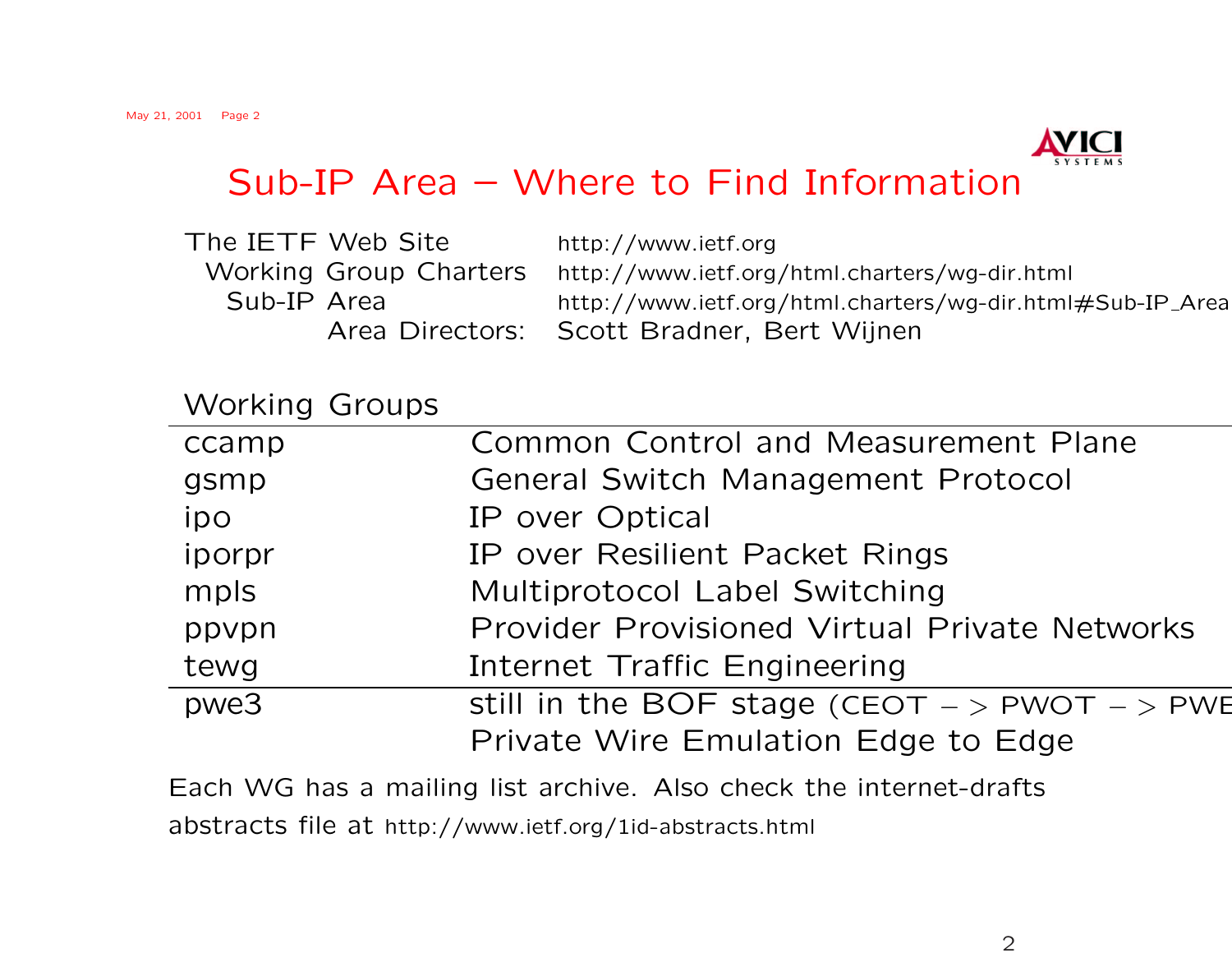

## General Switch Management Protocol (gsmp)

### Description of Working Group (from charter):

The base General Switch Management Protocol (GSMPv3) protocol has been submitted to the IESG with the request that it become a proposed standard. [ ... ]

The working group is responsible for completing the standardization of the GSMP protocol by responding to protocol issues that arise during implementation of the current specifications.

#### Personal Observation:

GSMP originated as a means to configure ATM switches. Not being implemented by any tier 1 core router vendor (ie: OC48 or OC192 routers). Implemented by Nortel.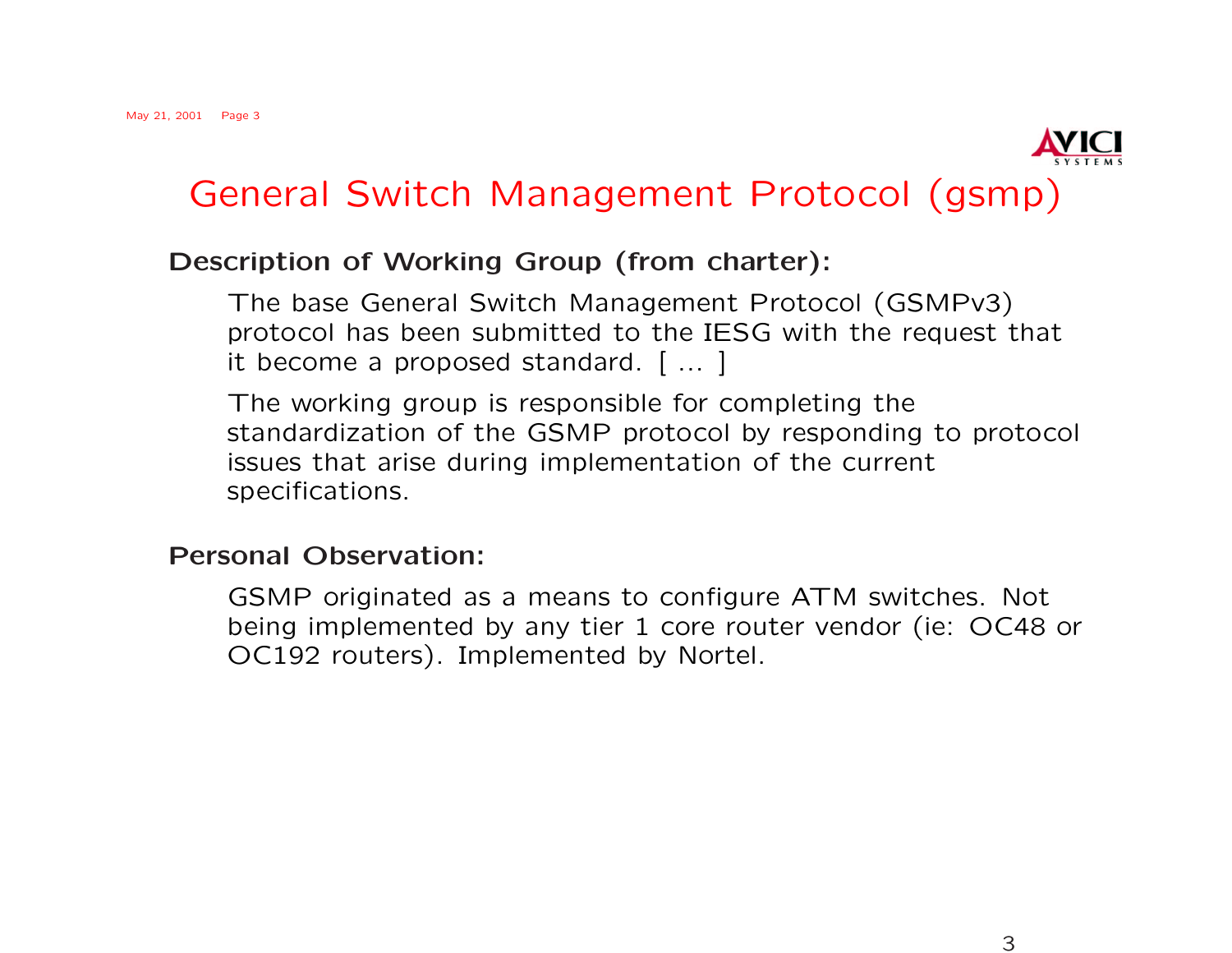

## IP over Resilient Packet Rings (iporpr)

#### Description of Working Group:

Resilient Packet Rings, under development within the IEEE's 802.17 RPRWG, will provide substantial enhancements in both efficiency and flexibility over current bi-directional ring topologies. [ ... ] Reference the IEEE 802.17 RPRWG at http://www.ieee802.org/rprsg/index.html for further information.

#### Important notes (also from the charter):

In particular, the IPoRPR Working Group would produce a requirements and framework document which will be used as input to the IEEE RPRSG to help it formulate its requirements.

#### Possible Translation of Above (IMHO):

IESG doesn't want to get involved with this. At most they'd like the IETF to produce comments to be forwarded to IEEE.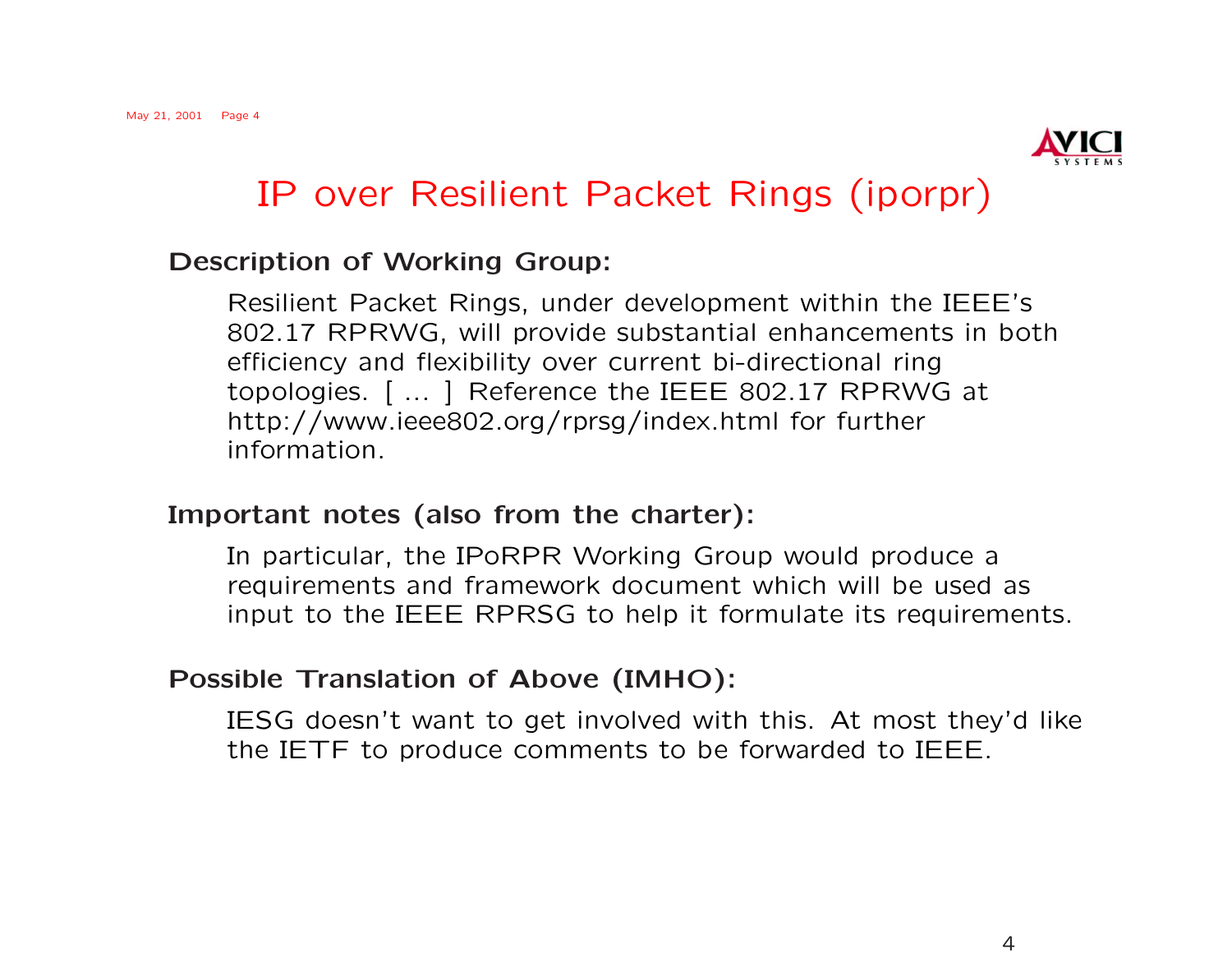

#### Description of Working Group:

This working group is responsible for defining and specifying a limited number of sets of solutions for supporting provider-provisioned virtual private networks (PPVPNs). The work effort will include the development of a framework document, a service requirements document and several individual technical approach documents that group technologies together to specify specific VPN service offerings. [ ... ]

#### Important Note:

The working group is expected to consider at least three specific approaches including BGP-VPNs (e.g. RFC 2547), virtual routers and port-based VPNs (i.e., where the SP provides a Layer 2 interface, such as Frame Relay or ATM, to the VPN customer, while using IP-based mechanisms in the provider infrastructure to improve scalability and configurability over traditional L2 networks). [ ... ]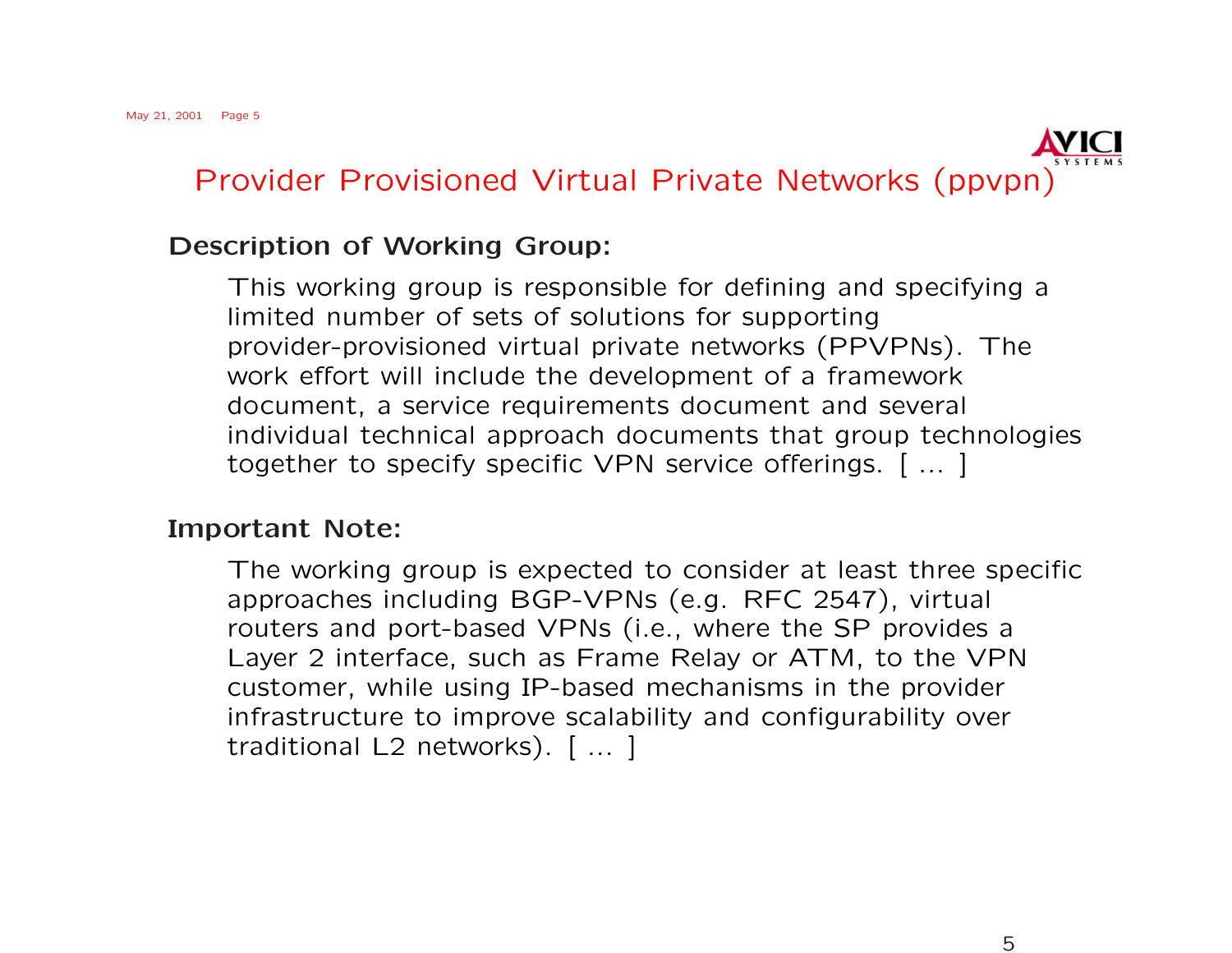

# IP over Optical (ipo)

### Description of Working Group (from the charter):

The advent of switched multi-channel (e.g., WDM, DWDM, OTDM) optical networks using OXCs (Optical Cross-connects) and other optical switching elements presents many new opportunities for improving the performance of IP networks and supporting faster and more flexible provisioning of IP services. ...

## Important notes (also from the charter):

If a need is identified to develop new protocols [ ... ], then a recharter must first be approved before undertaking such work.

The IP over Optical WG will coordinate with relevant working groups within the IETF to leverage existing work. The WG may also generate requirements for other IETF WGs as needed. [ ... ]

#### Key Observations:

- 1. IPO does no protocol design, just requirements.
- 2. IPO was where the OIF UNI was being pushed. This (IMHO) sends the message that IESG wants nothing to do with OIF UNI, although opinions on OIF UNI vary widely.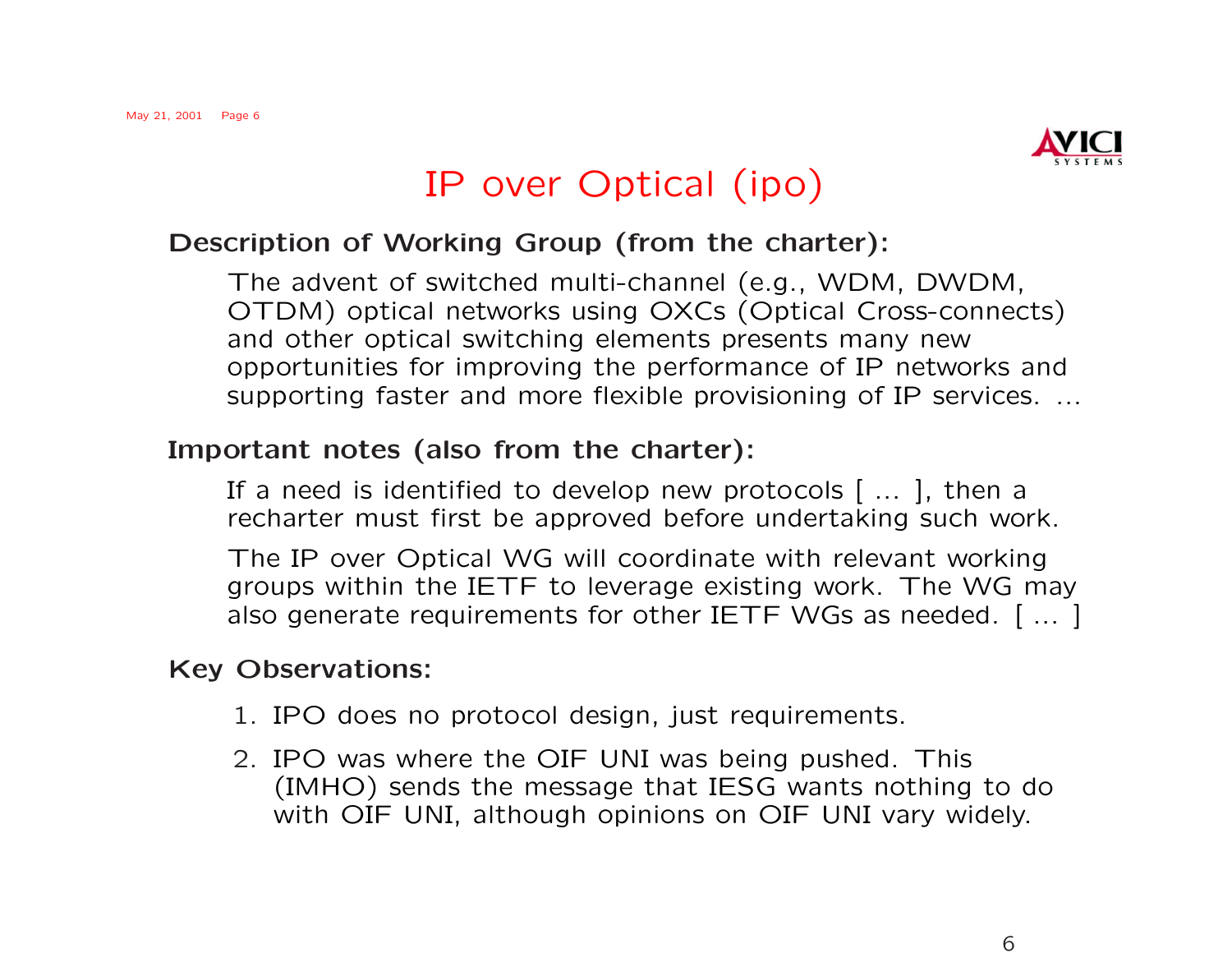

## Theory? (from WG charter):

The CCAMP working group coordinates the work within the IETF defining a common control plane and a separate common measurement plane for ISP and SP core tunneling technologies.

## Reality? (drafts within the WG):

"GMPLS Extensions for SONET and SDH Control", E Mannie,  $05/11/2001$ ,  $\langle$ draft-ietf-ccamp-gmpls-sonet-sdh-00.txt $>$ 

This document is a companion to the Generalized MPLS signaling documents, [GMPLS-SIG], [GMPLS-RSVP] and [GMPLS-LDP]. It defines the SONET/SDH technology specific information needed when using GMPLS signaling.

## Observation:

Most discussion on mailing list has been regarding GMPLS. Some discussion of draft-bonica-tunneltrace-01 and draft-bonica-tunproto-00. The GMPLS work seems to be mostly happening in the MPLS WG. Restoration work is supposed to happen in this WG (subject to requirements from TE-WG).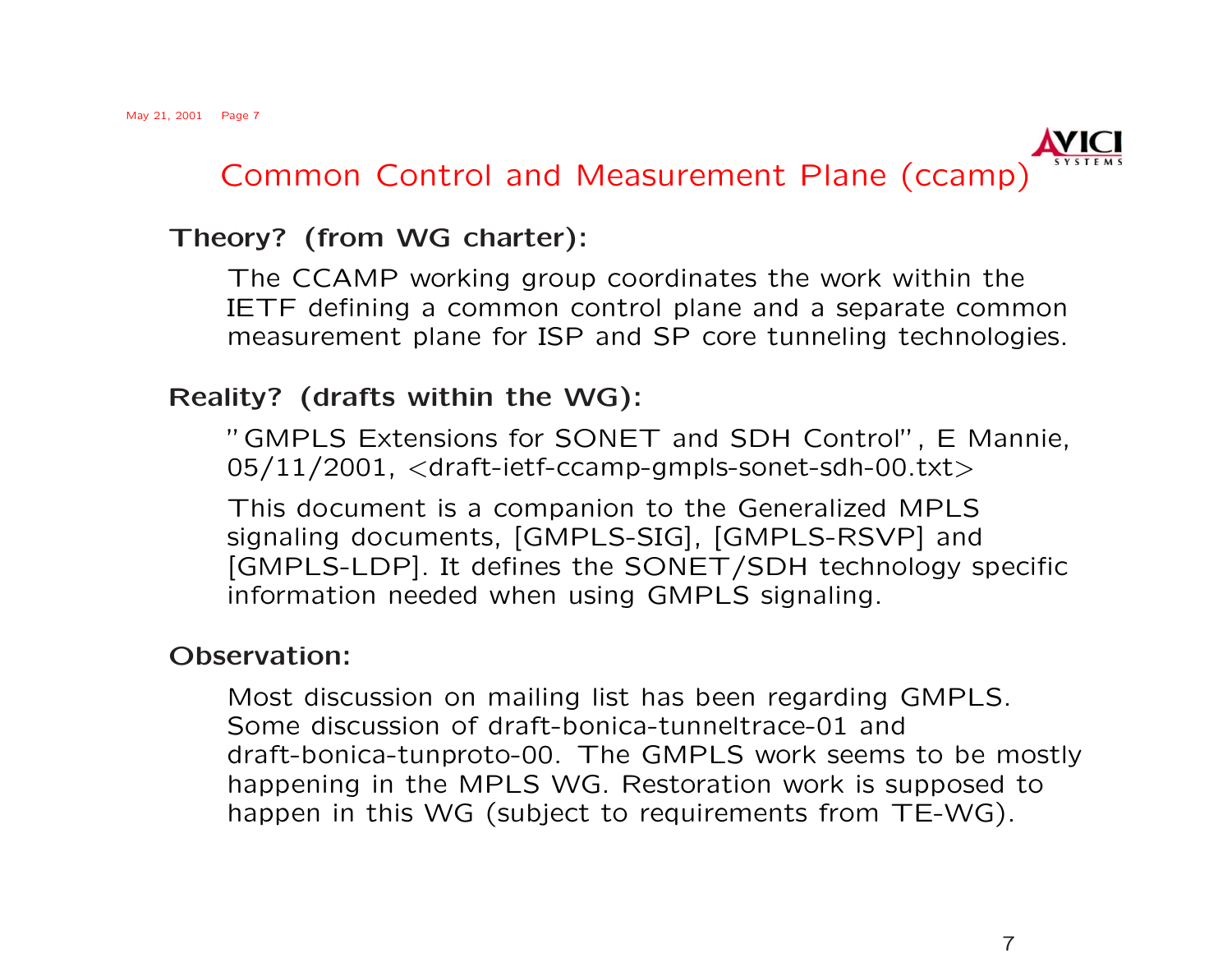

# Multiprotocol Label Switching (mpls)

#### Description of Working Group:

The MPLS working group has been responsible for standardizing a base technology for using label switching and for the implementation of label-switched paths over various link-level technologies, such as Packet-over-Sonet, Frame Relay, ATM, and LAN technologies (e.g. all forms of Ethernet, Token Ring, etc.). [ ... ]

The initial goals of the working group have been largely completed. [ ... ]

#### Important Note:

The charter doesn't match the list of accepted WG items. In particular, the GMPLS documents are in last call in the MPLS WG but are not called for in the charter. Some documents are in the IESG or RFC Editor process and should be listed on the RFC list in the near future.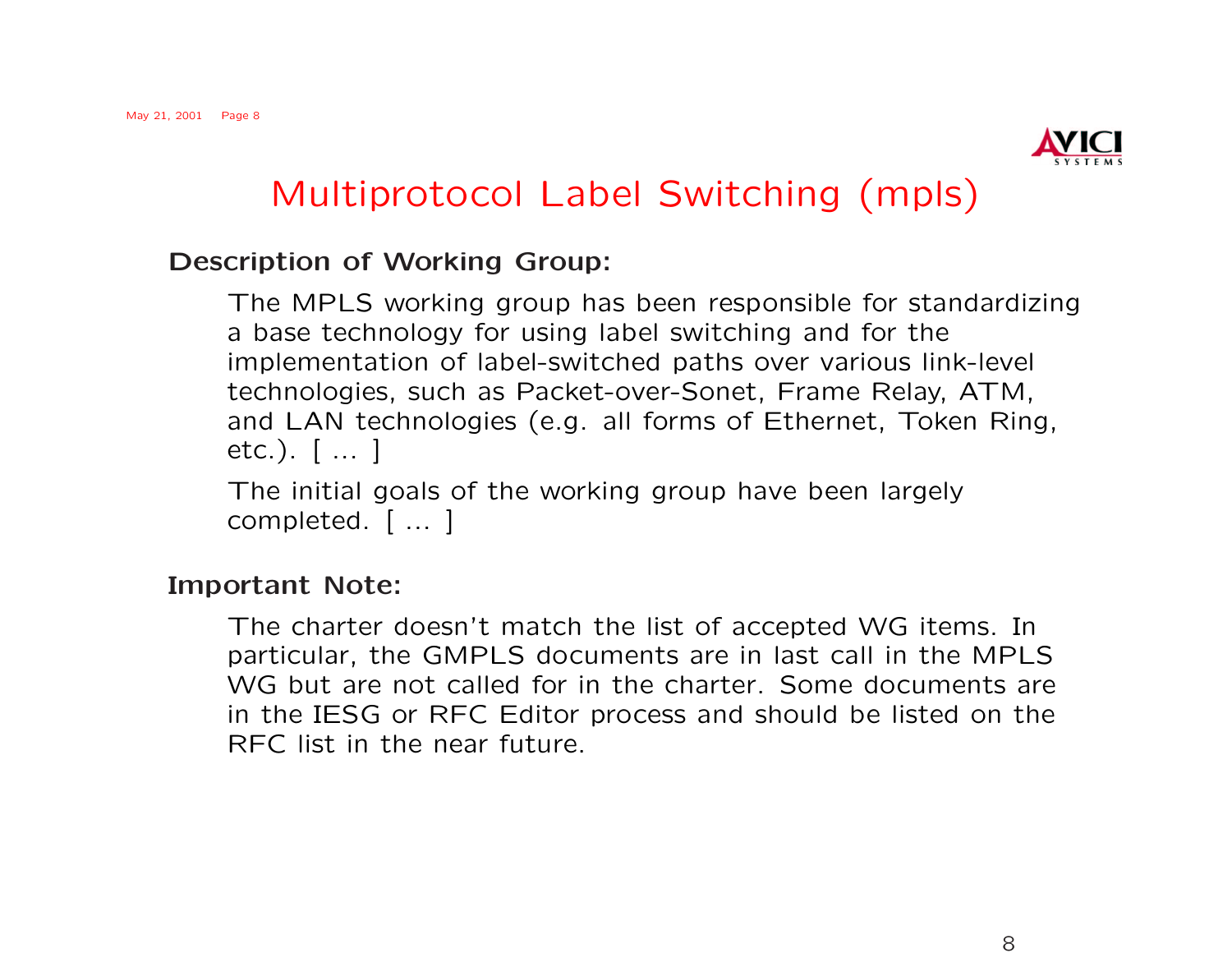

MPLS WG Internet-Drafts (from WG charter)

- 1. Carrying Label Information in BGP-4
- 2. Definitions of Managed Objects for the Multiprotocol Label Switching, Label Distribution Protocol (LDP)
- 3. LDP State Machine
- 4. RSVP-TE: Extensions to RSVP for LSP Tunnels
- 5. Constraint-Based LSP Setup using LDP
- 6. MPLS Traffic Engineering Management Information Base Using SMIv2
- 7. MPLS Support of Differentiated Services
- 8. Framework for IP Multicast in MPLS
- 9. MPLS Label Switch Router Management Information Base Using SMIv2
- 10. ICMP Extensions for MultiProtocol Label Switching
- 11. Applicability Statement for CR-LDP
- 12. Applicability Statement for Extensions to RSVP for LSP-Tunnels
- 13. LSP Modification Using CR-LDP
- 14. LSP Hierarchy with MPLS TE
- 15. Link Management Protocol (LMP)
- 16. Framework for MPLS-based Recovery
- 17. Multiprotocol Label Switching (MPLS) FEC-To-NHLFE (FTN) Management Information Base Using SMIv2
- 18. Fault Tolerance for LDP and CR-LDP
- 19. Generalized MPLS Signaling Functional Description
- 20. MPLS LDP Query Message Description
- 21. Signalling Unnumbered Links in CR-LDP
- 22. LDP Extensions for Optical User Network Interface (O-UNI) Signaling
- 23. Signalling Unnumbered Links in RSVP-TE
- 24. Requirements for support of Diff-Serv-aware MPLS Traffic Engineering
- 25. Extensions to RSVP-TE and CR-LDP for support of Diff-Serv-aware MPLS Traffic Engineering
- 26. Generalized MPLS Signaling CR-LDP Extensions
- 27. Generalized MPLS Signaling RSVP-TE Extensions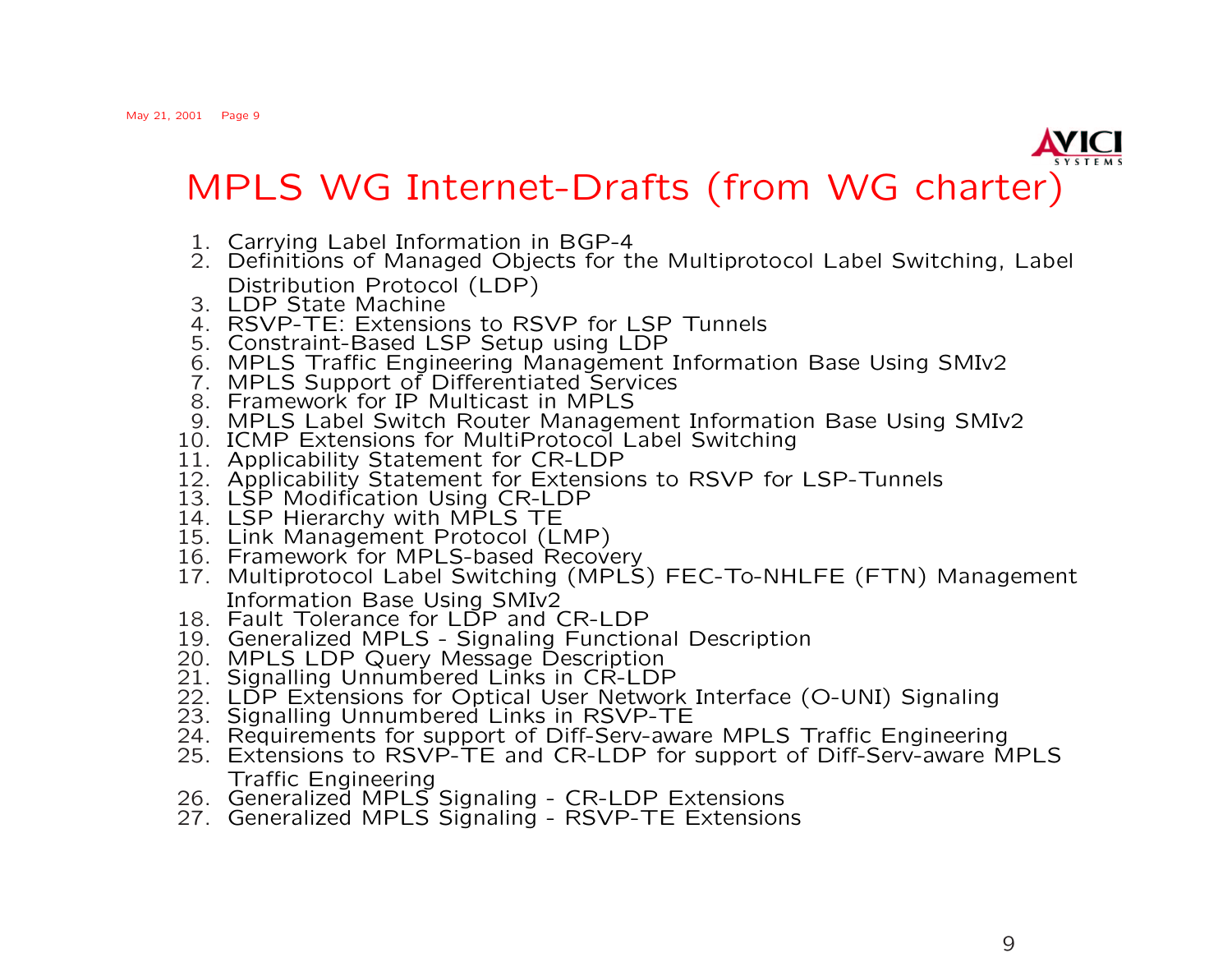

# MPLS WG Request For Comments:

- 1. Requirements for Traffic Engineering Over MPLS (RFC 2702)
- 2. Multiprotocol Label Switching Architecture (RFC 3031)
- 3. MPLS Label Stack Encoding (RFC 3032)
- 4. Use of Label Switching on Frame Relay Networks Specification (RFC 3034)
- 5. MPLS using LDP and ATM VC Switching (RFC 3035)
- 6. LDP Specification (RFC 3036)
- 7. LDP Applicability (RFC 3037)
- 8. VCID Notification over ATM link for LDP (RFC 3038)
- 9. The Assignment of the Information Field and Protocol Identifier in the Q.2941 Generic Identifier and Q.2957 User-to-user Signaling for the Internet Protocol (RFC 3033)
- 10. MPLS Loop Prevention Mechanism (RFC 3063)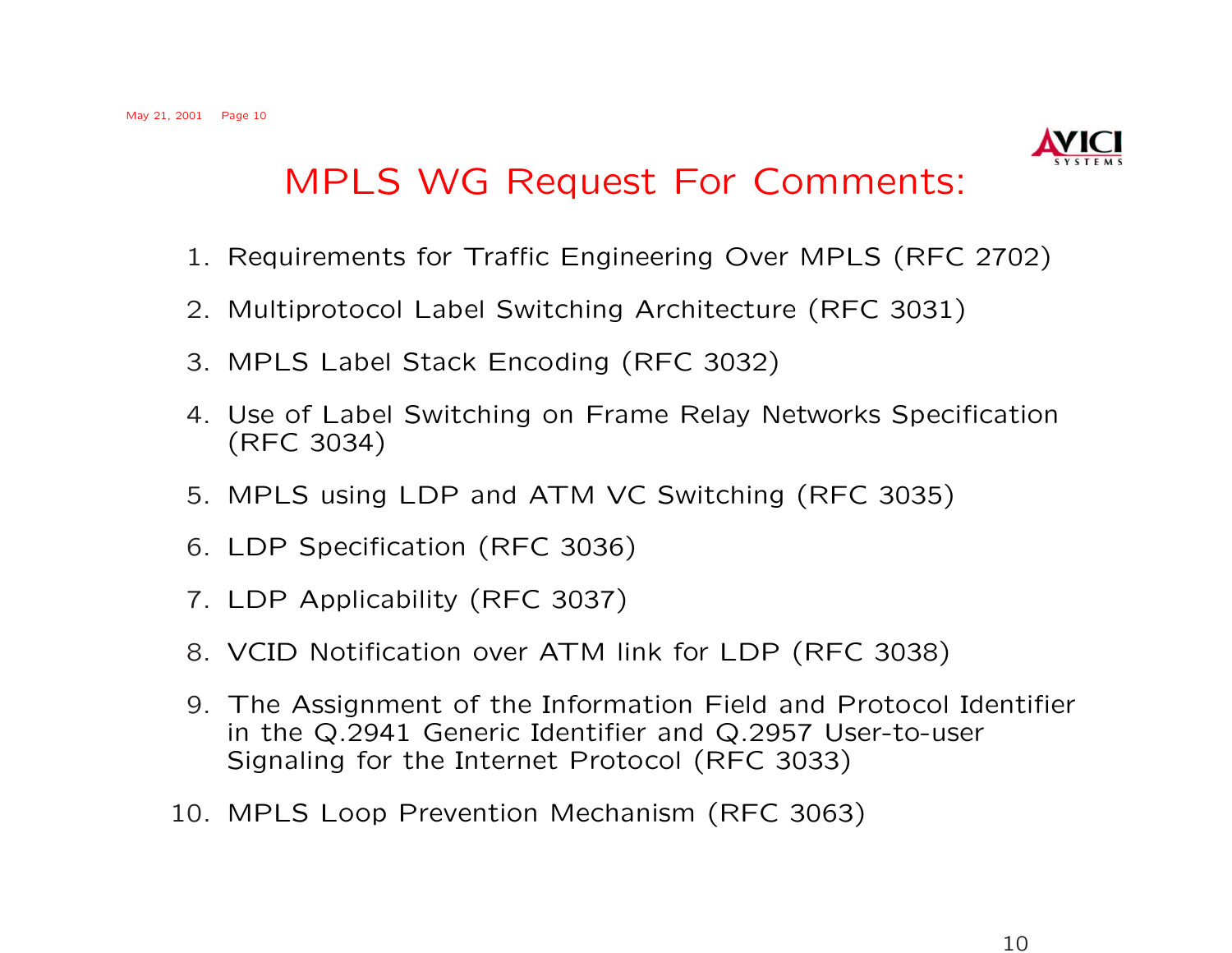

- 1. Generalized MPLS Signaling Functional Description  $\langle$  draft-ietf-mpls-generalized-signaling-04.txt $>$
- 2. Generalized MPLS Signaling RSVP-TE Extensions <draft-ietf-mpls-generalized-rsvp-te-03.txt>
- 3. Generalized MPLS Signaling CR-LDP Extensions <draft-ietf-mpls-generalized-cr-ldp-03.txt>
- 4. GMPLS Extensions for SONET and SDH Control <draft-ietf-ccamp-gmpls-sonet-sdh-00.txt>

GMPLS appears to be moving ahead in the MPLS WG despite not being on the charter and the only activity in the CCAMP WG moving forward (so far) seems to be the GMPLS SONET/SDH draft.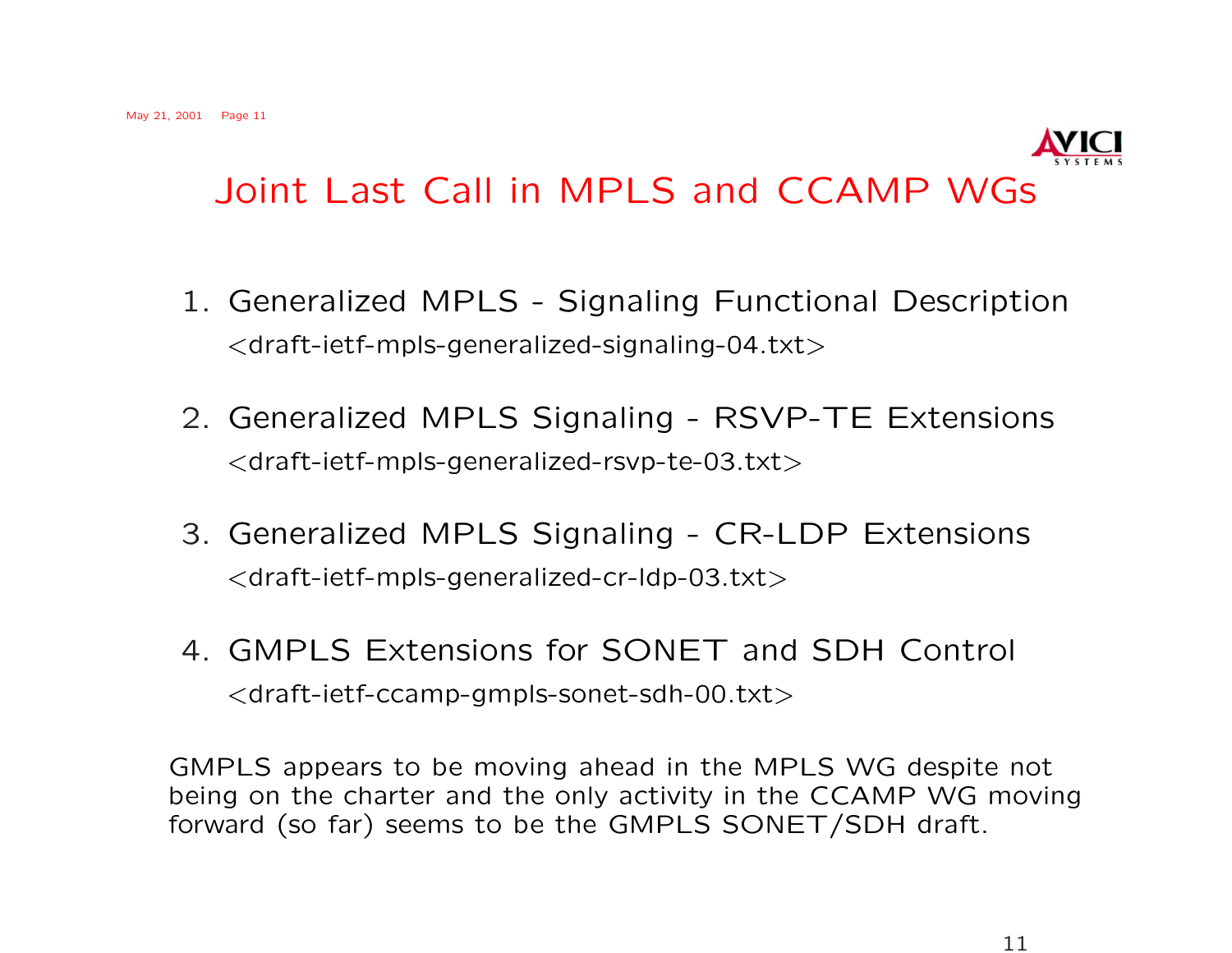

# Internet Traffic Engineering (tewg)

### Description of Working Group: (from charter)

Internet Traffic Engineering is defined as that aspect of Internet network engineering concerned with the performance optimization of traffic handling in operational networks, [... highly verbose ...]

The Internet Traffic Engineering Working Group defines, develops, specifies, and recommends principles, techniques, and mechanisms for traffic engineering in the internet. The working group also serves as a general forum for discussing improvements to IETF protocols to advance the traffic engineering function.

## Note: (also from charter)

The tewg interacts with the common control and measurement plane working group to abstract and define those parameters, measurements, and controls that traffic engineering needs in order to engineer the network.

The tewg also interacts with other groups whose scopes intersect, e.g. mpls, is-is, ospf, diffserv, ippm, rap, rtfm, policy, rmonmib, disman, etc.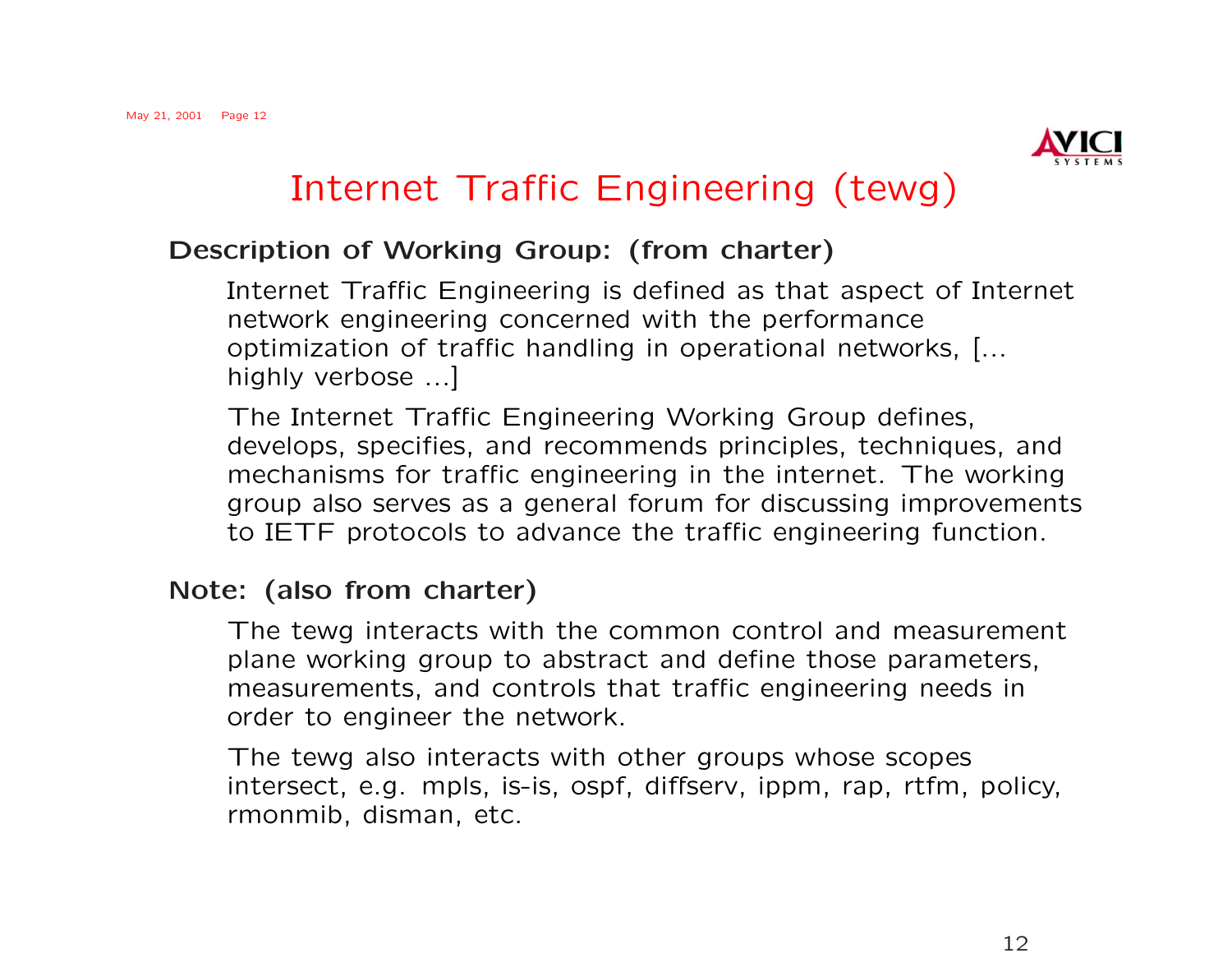

## Relevance of the TE WG to NANOG Folks?

### Real Work in TE WG (from charter):

The work items to be undertaken by TE WG encompass the following categories:

- BCP documents on ISP uses, requirements, desires (TEBCPs)
- Operational TE MIB (TEMIB)
- Document additional measurements needed for TE (TEM)
- TE interoperability & implementation informational notes (TEIMP)
- Traffic Engineering Applicability Statement (TEAPP)

#### Possible Relevance to NANOG Folks:

The TE WG explicitly solicits the input of Internet Service Providers and Telecommunications Carriers rather than equipment providers to get the requirements of those building networks rather than those building equipment.